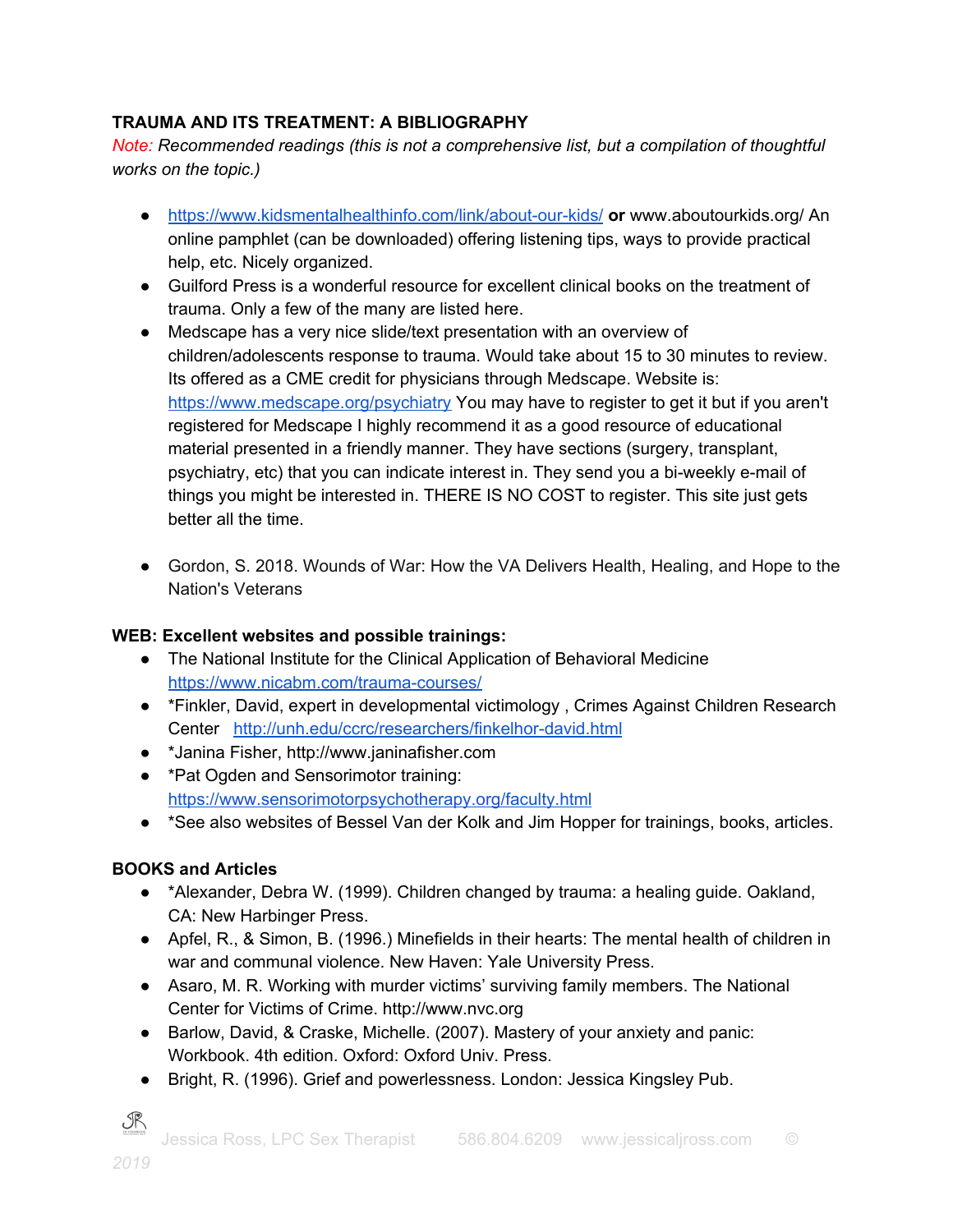- Brown, W. B., & Shelden, R. (1994). Gangs and gang members as victims and victimizers. Berkeley, CA: Western Society of Criminology.
- Campbell, A. (1993). Men, women and aggression: From rage in marriage to violence in the streets—How gender affects the way we act. NY: Basic Books.
- Carlson, EB. (1997). Trauma Assessment: A clinician's guide. NY: Guilford.
- Center for Children of Incarcerated Parents. (1999). Children of criminal offenders and foster care. Child Welfare League of America National Conference on Research. http://222.fcnetwork.org/readintg/fostercare.html
- Cohen, J. & Mannarino, A. 2012. Trauma Focused CBT for Children and Adolescents. NY: Guilford.
- \*Cohn. R. 2011. Coming home to passion: Restoring loving sexuality in couples with histories of childhood trauma and neglect. NY: Praeger.
- Coleman, Edmond & Miner, M. 2014. Sexual offender treatment: Biopsychosocial perspectives.
- Conrad, B. H. (1998). When a child has been murdered: ways you can help the grieving parents, Amityville, NY: Baywood Pub.
- \*Courtois, Christine. (2009). Treating complex traumatic stress disorder: An evidenced based guide. Guilford.
- \*Courtois, Christine (1996). Healing the incest wound: Adult survivors in therapy. Norton.
- \*Courtois, Christine (2002). Recollections of sex abuse: treatment principles and guidelines. Norton.
- Denno, D. (1994). Biology and violence from birth to adulthood. NY: Cambridge University Press.
- Davis, M. (1995). The relaxation and stress reduction workbook. Oakland, CA: New Harbinger.
- \*Eth, S., & Pynoos, R. (1985). Post-traumatic stress disorder in children. Washington, DC: APA Press.
- Feerick, M.M. & Silverman G.B. (Eds.). Children Exposed to Violence. Baltimore: Paula H. Brookes Pub.
- Ferentz, L. 2014. Treating self-destructive behaviors in trauma survivors: A clinician's guide. NY: Routledge.
- \*Figley, C. (Ed.). (1995). Compassion fatigue: Coping with secondary traumatic stress disorder. Bristol PA: Brunner/Mazel.
- Figley, Charles. (1997). Death and Trauma: The traumatology of grieving. NY: Brunner Routledge.
- Figley, Charles. (1989). Helping Traumatized Families . San Francisco, CA: Jossey-Bass.
- Figley, Charles. (1998). Traumatology of grieving: conceptual, theoretical, and treatment foundations. NY: Brunner-Routledge.
- \*Foa, Edna et al. (2007). Prolonged exposure therapy for PTSD: Emotional processing of Traumatic Experiences—Therapist Guide. Oxford: Oxford Univ Press.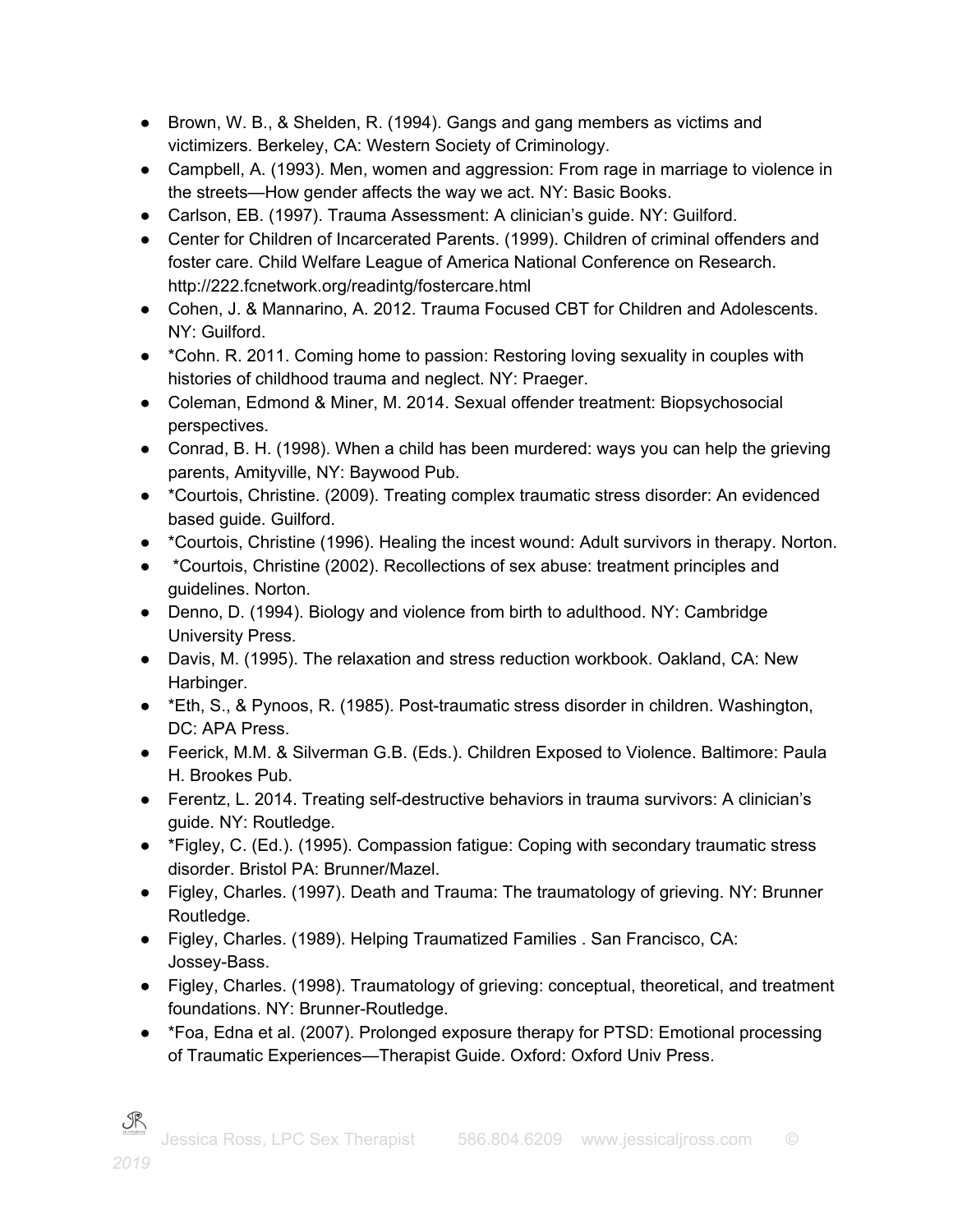- Foa, Edna, Keane, Terence, & Friedman, Matthew. (2004). Effective treatments for PTSD: Practice guidelines from the International Society for Traumatic Stress Studies. NY: Guilford Press.
- \*Foa, Edna, et al. 2007. Prolonged exposure therapy for PTSD: Emotional processing of traumatic experiences, Therapist's Guide. NY: Oxford Press.
- \*Foa, Edna and Rothbaum, Barbara Olasov. 2001. Treating the Trauma of Rape: Cognitive-Behavioral therapy for PTSD. Guilford Press.
- \*Fosha, D. & Siegel, D. 2009. The Healing Power of Emotion. NY: Norton.
- Frankl, Viktor. 1997 edition. Man's Search for Meaning. Pocket.
- Garbarino, J., Dubrow, N., Kosteiny, K., & Pardo, C. (1992). Children in Danger: Coping with the Consequences of Community Violence. Jossey-Bass.
- \*Gartner, Richard. (2001). Betrayed as Boys: Psychodynamic treatment of sexually abused men. Guilford.
- \*Goldman, Linda. (2001). Breaking the silence: A guide to help children with complicated grief—suicide, homicide, AIDS, violence and abuse. NY: BrunnerRoutledge.
- Gordon, Norma et al. (1999). Children and disasters. NY: Brunner-Routledge.
- Groves, B.M. (2002). Children Who See Too Much: Lessons from the Child Witness to Violence Project. Boston: Beacon Press.
- \*Haines, Staci. 1999. The Survivor's Guide to Sex: How to have an empowered sex life after child sexual abuse. San Francisco: Cleis Press.
- Hampton, R. (1993). Family violence: Prevention and treatment. Newbury Park, CA: Sage.
- Hanna, Suzanne Midori. 2013. Transparent brain in couple and family therapy: Mindful integration with neuroscience.
- Harris-Hendriks, J., Black, D. & Kaplan, T. (2000). When father kills mother—guiding children through trauma and grief. London: Brunner-Routledge.
- Harvey, John , & Pauwels, Brian. 2000. Post traumatic stress theory: research and application. NY: Brunner-Routledge.
- Heath, M. & Sheen, D. (2005). School-based crisis intervention: preparing all personnel to assist. NY: Guilford Press.
- \*Herman, J. L. (1992). Trauma & recovery, the aftermath of violence from domestic abuse to political terror. New York: Basic Books.
- Homicide Survivors. Newsletter, Homicide Survivors Group Inc., Pinellas County, PO Box 6201, Clearwater, FL 34618 (813) 535-1114.
- Holtkamp, Sue. (2001). Wrapped in mourning: the fight for life and donor family trauma. NY: Brunner-Routledge.
- \*Hyer, Leon and Sohnle, Steven. (2001). Trauma among older people: Issues and treatment. NY: Brunner-Routlege.
- Jacobs, S. (1999). Traumatic grief: diagnosis, treatment, and prevention. NY: Brunner/Mazel.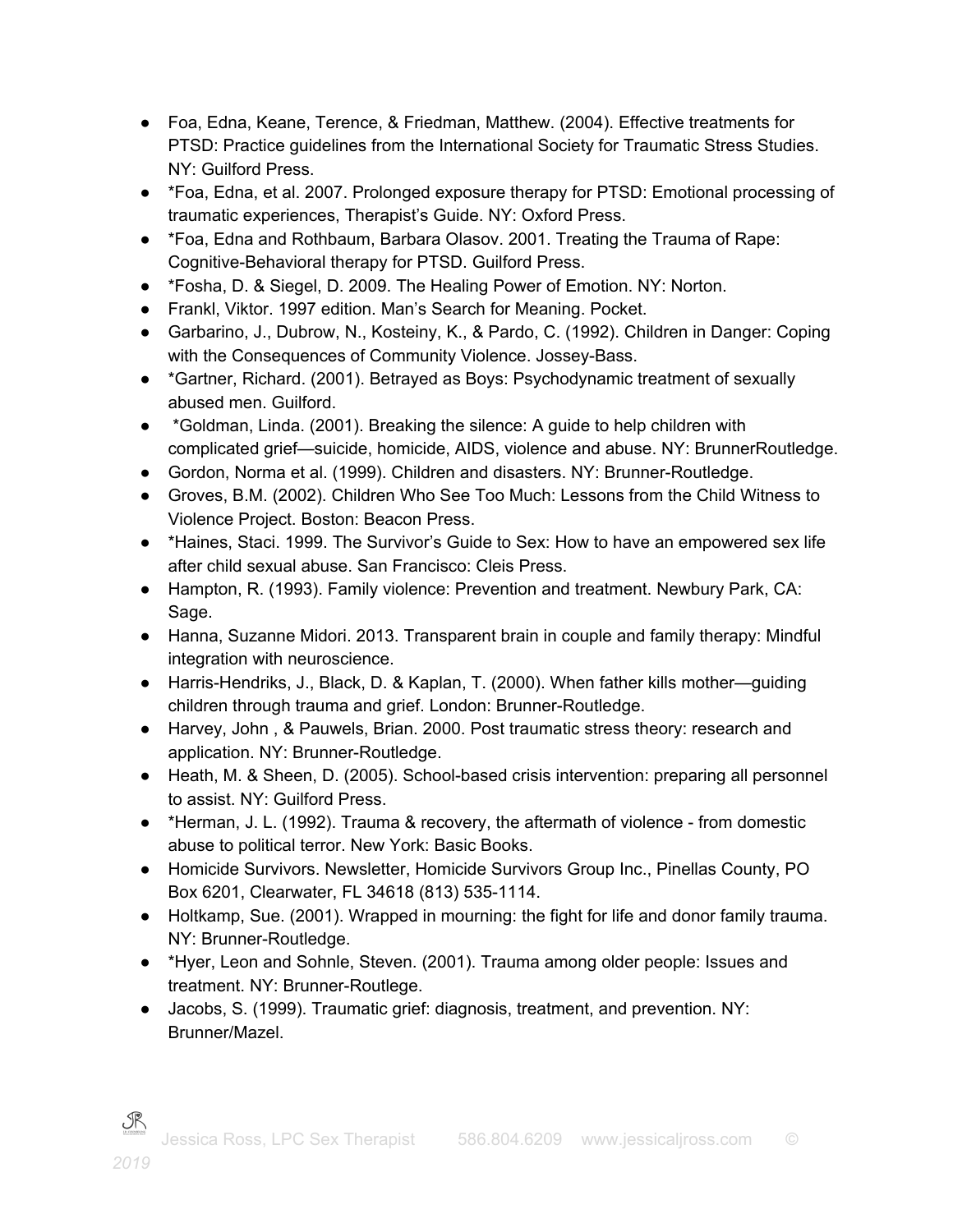- \*Johnson, Kendall & Figley, Charles. (2002). Trauma in the lives of children: Crisis and stress management techniques for counselors, teachers and other professionals. CA: Hunter House.
- \*Johnson, Susan. 2011. Emotionally Focused Couple Therapy with Trauma Survivors: Strengthening Attachment Bonds. Guilford Press.
- \*Karen, Robert. Becoming attached: First relationships and how they shape our capacity to love.
- Kaslow, F.W. (Ed.) (1993). Military families in peace and war. NY: Springer Publishing.
- Kauffman, Jeffery. (2002). Loss of the assumptive world: A theory of traumatic loss. NY: Brunner-Routledge.
- \*Kinchin, D. & Brown, E. (2001). Supporting Children with Post-traumatic Stress Disorder: A practical guide for teachers and professionals. London: David Fulton Pub.
- Kotowitz, A. (1992). There are no children here. New York: Doubleday. Krystal, H. (Ed.). (1968). Massive psychic trauma. New York: International Universities Press.
- Laksched, Donald. 1996. The inner world of trauma: Archetypal defenses of the personal spirit. NY: Routledge. \*
- Levine, Peter and Kline, Maggie. 2007. Trauma through a child's eyes: Awakening the ordinary miracle of healing—Infancy through adolescence. North Atlantic Books.
- \*Levine, Peter. (2009). The Post Traumatic Stress Disorder Sourcebook: A guide to healing recovery and growth. McGraw.
- \*Levine, Peter (2010). In an unspoken voice: how the body releases trauma and resotres goodness. North Atlantic Books.
- \*Levine, Peter. 1997. Waking the Tiger: Healing Trauma: The innate capacity to transform overwhelming experience. North Atlantic Books.
- Leviton, D. (Ed.). (1991). Horrendous death, health and well-being. Taylor and Francis, Washington, DC.
- Lew, Mike. 1990. Victims No Longer: Men recovering from incest and other sexual child abuse. NY: Harper and Row.
- Litz, B. (2003). Early intervention for trauma and traumatic loss. NY: Guilford Press.
- \*Lord, J. H. (1988). No time for goodbyes: Coping with sorrow, anger and injustice after a Tragic death. Pathfinder Publishers.
- \*Monahon, B. J. (1993). Children and trauma: A parent's guide to helping children heal. NY: Lexington Books.
- Naparstek, Belleruth. 1999. Health Journeys: A guided meditation for healing trauma. Insight Paths.
- \*Naparstek, Belleruth. 2004. Invisible Heroes: Survivors of trauma and how they heal. NY: Bantam.
- \*Ogden, Pat, et al (2006). Trauma and the body: A sensorimotor approach to psychotherapy. Norton.
- \*Ogden, P, & Fisher, J. 2015. Sensorimotor Psychotherapy: Interventions for trauma and attachment. NY: Norton.

 ${\mathcal R}$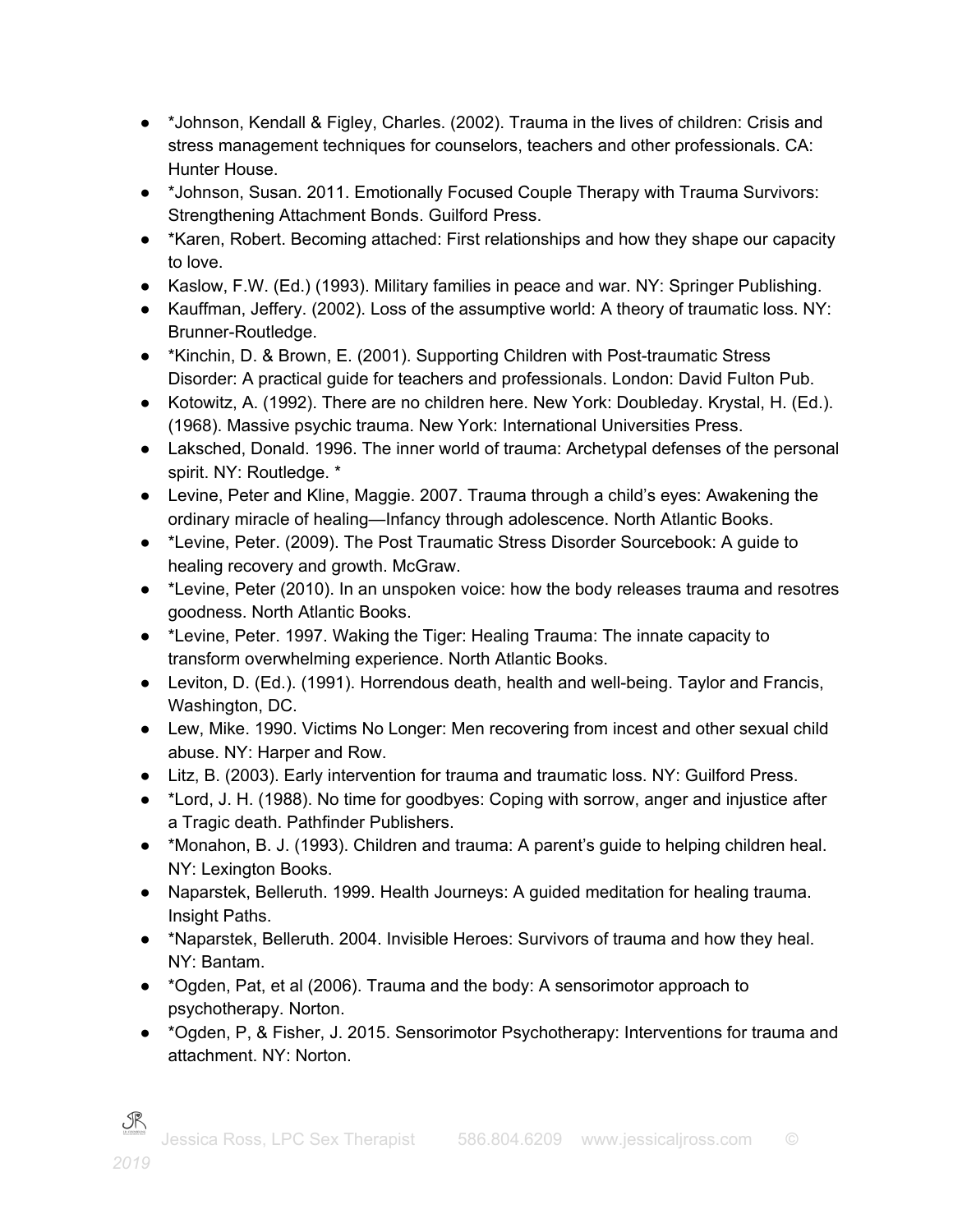- \*Osofsky, J.D. & Fenichel (Eds.). (1996). Islands of Safety: Assessing and treating young victims of violence. Washington DC: ZERO TO THREE Press.
- POMC. (1998). Survivors: National Organization of Parents of Murdered Children, 11(3, March), l.
- Parkinson, Frank (1993). Personal guide to reduce long-term effects and hidden emotional damage caused by violence and disaster. Tucson, AZ: Fisher Books.
- \*Porges, Stephen. (2011) The polyvagal theory: Neurophysiological foundations of emotions, attachment, communication, and self-regulation. Norton.
- Prothrow-Stith, D., & Wessman, M. (1991). Deadly consequences. New York: Harper Collins.
- Pynoos, R., Goenjian, A., Steinberg, A. (1998). A public mental health approach to the post disaster treatment of children and adolescents. Los Angeles: UCLA Press.
- Ratey, John. 2002. A User's Guide to the Brain: Perception, attention, and the four theaters of the brain. NY: Vintage.
- Reiss, D., Richters, J.E., Radke-Yarrow, M. & Scharff, D. (Eds.). (1993). Children and Violence. NY: Guilford Press.
- \*Resick, Patricia & Monica Schnicke. 1996. Cognitive Processing Therapy for Rape Victims: A treatment manual. Sage Publications.
- Resick, Patricia. (2001). Stress and trauma. NY: Brunner-Routledge.
- \*Ritchie, Elspeth Camerson, Watson, Patricia, and Friedman, Matthew J. 2006. Interventions Following Mass Violence and Disasters: Strategies for mental health practice. Guilford.
- Rock, P (1998). After homicide: practical and political responses to bereavement. NY: Oxford Univ. Press.
- \*Rothschild, Babette. (2000). The Body Remembers: The psychophysiology of trauma and trauma treatment. NY: Norton.
- Russ, D., Richters, J. E., Radke-Yarow, M., Scharf, D, et al. (1993). Children and violence. New York: The Guilford Press.
- \*Saakvitne, K. & Pearlman, L.A. (1995). Trauma and the therapist: Countertransference and vicarious traumatization in psychotherapy with incest survivors. NY: WW Norton.
- \*Saakvitne, K., & Pearlman, L. A. Transforming the pain: a workbook on vicarious traumatization.
- \*Scaer, Robert. 2001. The Body Bears the Burden: Trauma, Dissociation, and Disease. Haworth.
- Scaer, Robert. 2005. The Trauma Spectrum: Hidden wounds and human resiliency. Norton.
- \*Schore,Allan. 1994.Affect Regulation and the Origin of the Self: The neurobiology of emotional development. Lawrence Erlbaum Associates, Pub.
- \*Schore, Allan. 2003. Affect regulation and disorders of the self.Norton.
- \*Schwarz, Robert. 2002. Tools for Transforming Trauma. NY: Routledge.
- \*Segal. Zindel, J. Mark Williams, John Teasdale. 2002. Mindfulness-Based Cognitive Therapy for Depression. NY: Guilford.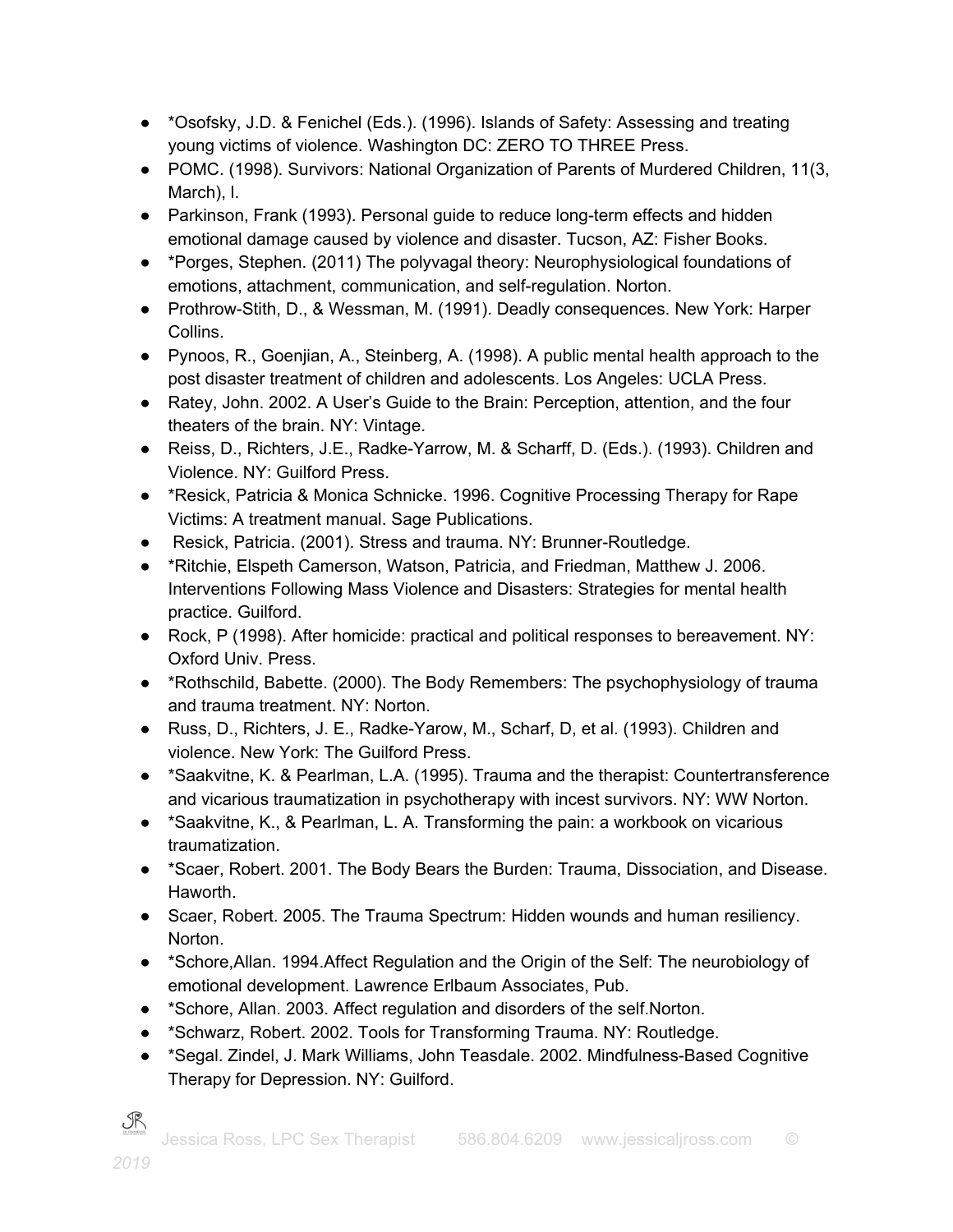- \*Shapiro, Francine. 2001. Eye Movement Desensitization and Reprocessing (EMDR): Basic principles, protocols, and procedures. Guilford Press.
- Siegel, Daniel. 2014. Brainstorm: Teenage Brain.
- \*Siegel, Daniel. 2012. The Developing Mind: How relationships and the brain interact to shape who we are. NY: Guilford Press, 2nd ed.
- \*Siegel, Daniel. 2007. Mindfulness therapies.
- \*Siegel, Daniel. 2012. Mindsight: The new science of personal transformation.NY: Bantam.
- \*Siegel, Daniel. 2008. The neurobiology of "we": How relationships, the mind, and the brain interact to shape who we are. 7 CD's. Sounds True.
- \*Siegel, Daniel & Hartzell, Mary. 2003. Parenting from the inside out: How a deeper self-understanding can help you raise children who thrive. New York: Penguin.
- Siegel, Daniel & Korb, Ala. 2015. The upward spiral: Using neuroscience to reverse the course of depression, one small change at a time.
- \*Siegel, D. The Whole Child Siegel, Daniel & Gottlieb, Daniel. 2014. The wisdom we are born with: Restoring faith in ourselves.
- Silverman, Sue William. 1999. Because I Remember Terror, Father I Remember You. The Univ. of Georgia Press.
- Shipway, L. (2004). Domestic Violence: A handbook for health professionals. NY: Routledge.
- \*Small, David. 2009. Stitches…a memoir. NY: Norton.
- \*Solomon, Marion and Daniel Siegel. 2003. Healing Trauma: Attachment, mind, body, and brain. Norton.
- Spungen, D. (1998). Homicide: The hidden victims. Thousand Oaks, CA: Sage Publication.
- \*Stamm, B. (1995). Secondary Traumatic Stress: Self-Care Issues for Clinicians, Researchers, & Educators. Lutherville, MD: Sidran Press.
- Strauss, M. (1994). Violence in the lives of adolescence. New York: W. W. Norton & Company.
- \*Taylor, Steven. 2006. Clinician's guide to the treatment of PTSD. NY: Guilford.
- Tedisco, J. N., & Paludi, M.A. (1996). Missing children: A psychological approach to understanding the causes and consequences of stranger and non-stranger abduction of children. NY: State University Press of New York.
- Terr, Lenore. 1990. Too Scared to Cry: Psychic trauma in childhood, how unexpected, unknowable and uncontrollable happenings affect children and ultimately us all. NY: Harper.
- \*van der Hart, O., Nijenhuis, E., Steele, K. 2006. The Haunted Self: Structural dissociation and the treatment of chronic traumatization. Norton.
- \*Van der Kolk, Bessel, McFarlane, Alexander, and Weisaeth, Lars. 2006. Traumatic Stress: The effects of overwhelming experience on mind, body, and society. Guilford Press.